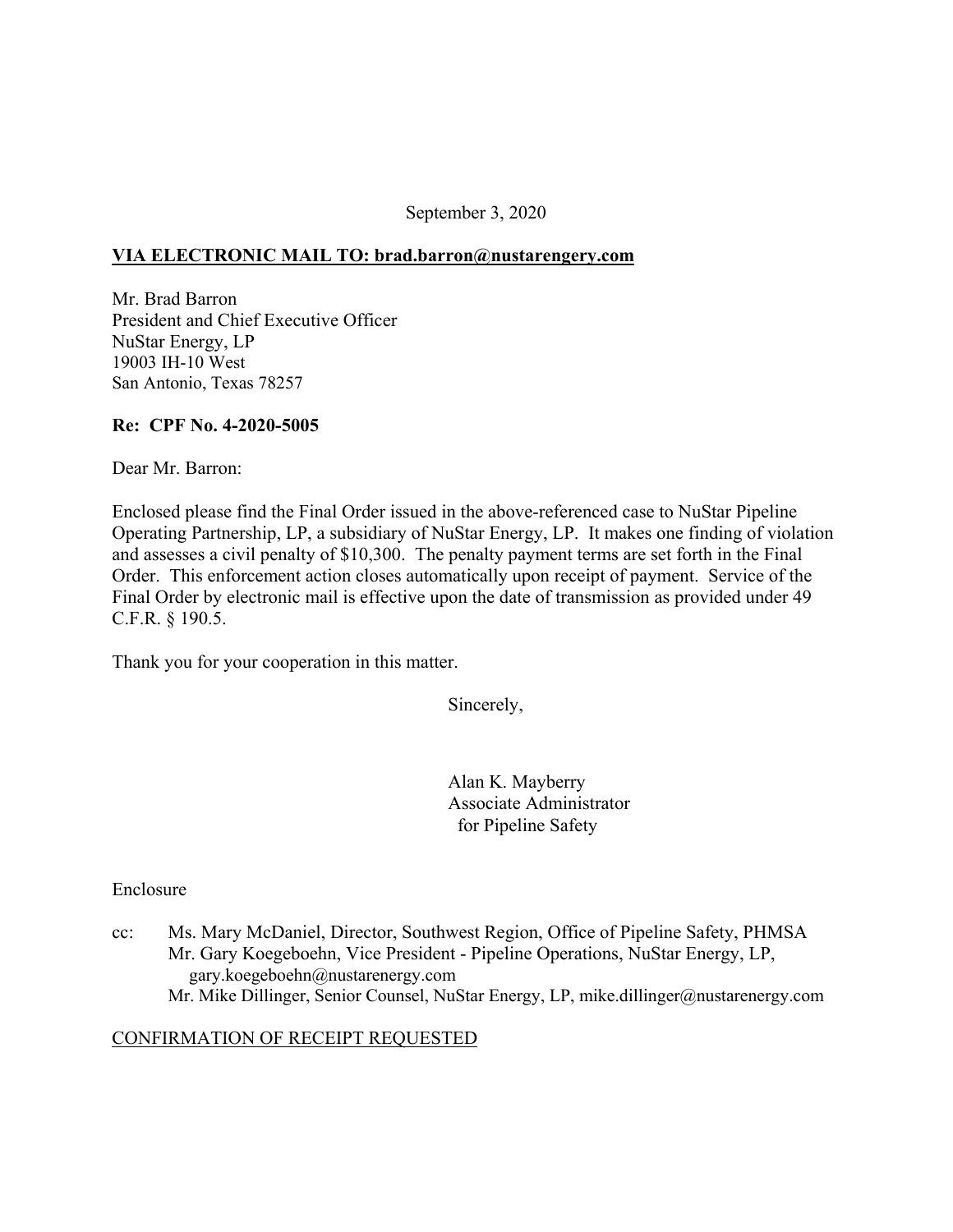## **U.S. DEPARTMENT OF TRANSPORTATION PIPELINE AND HAZARDOUS MATERIALS SAFETY ADMINISTRATION OFFICE OF PIPELINE SAFETY WASHINGTON, D.C. 20590**

**)** 

**)** 

**)** 

**In the Matter of )** 

**NuStar Pipeline Operating Partnership, LP, ) CPF No. 4-2020-5005 a subsidiary of NuStar Energy, LP )**

 **)** 

**Respondent. )** 

## **FINAL ORDER**

From August 9 through December 17, 2019, pursuant to 49 U.S.C. § 60117, a representative of the Pipeline and Hazardous Materials Safety Administration (PHMSA), Office of Pipeline Safety (OPS), conducted a records review of NuStar Pipeline Operating Partnership, LP, a subsidiary of NuStar Energy, LP (NuStar or Respondent). NuStar operates the Hermann Pipeline, a four-inch anhydrous ammonia pipeline located in Hermann, Missouri.<sup>1</sup>

As a result of the records review, the Director, Southwest Region, OPS (Director), issued to Respondent, by letter dated February 4, 2020, a Notice of Probable Violation, Proposed Civil Penalty, and Proposed Compliance Order (Notice). In accordance with 49 C.F.R. § 190.207, the Notice proposed finding that NuStar violated 49 C.F.R. § 195.452(j)(1) and proposed assessing a civil penalty of \$10,300 for the alleged violation. The Notice also proposed ordering Respondent to take certain measures to correct the alleged violation.

After requesting an extension, NuStar responded to the Notice by letter dated March 27, 2020 (Response). The company contested the allegation, offered additional information in response to the Notice, and requested that the Notice be converted to a Warning Letter and that the Proposed Compliance Order be deemed complete. Respondent did not request a hearing and therefore has waived its right to one.

# **FINDING OF VIOLATION**

The Notice alleged that Respondent violated 49 C.F.R. Part 195, as follows:

**Item 1:** The Notice alleged that Respondent violated 49 C.F.R. § 195.452(j)(1), which states:

 $\overline{a}$ <sup>1</sup> Pipeline Safety Violation Report (Violation Report), at 1 (Feb. 4, 2020) (on file with PHMSA).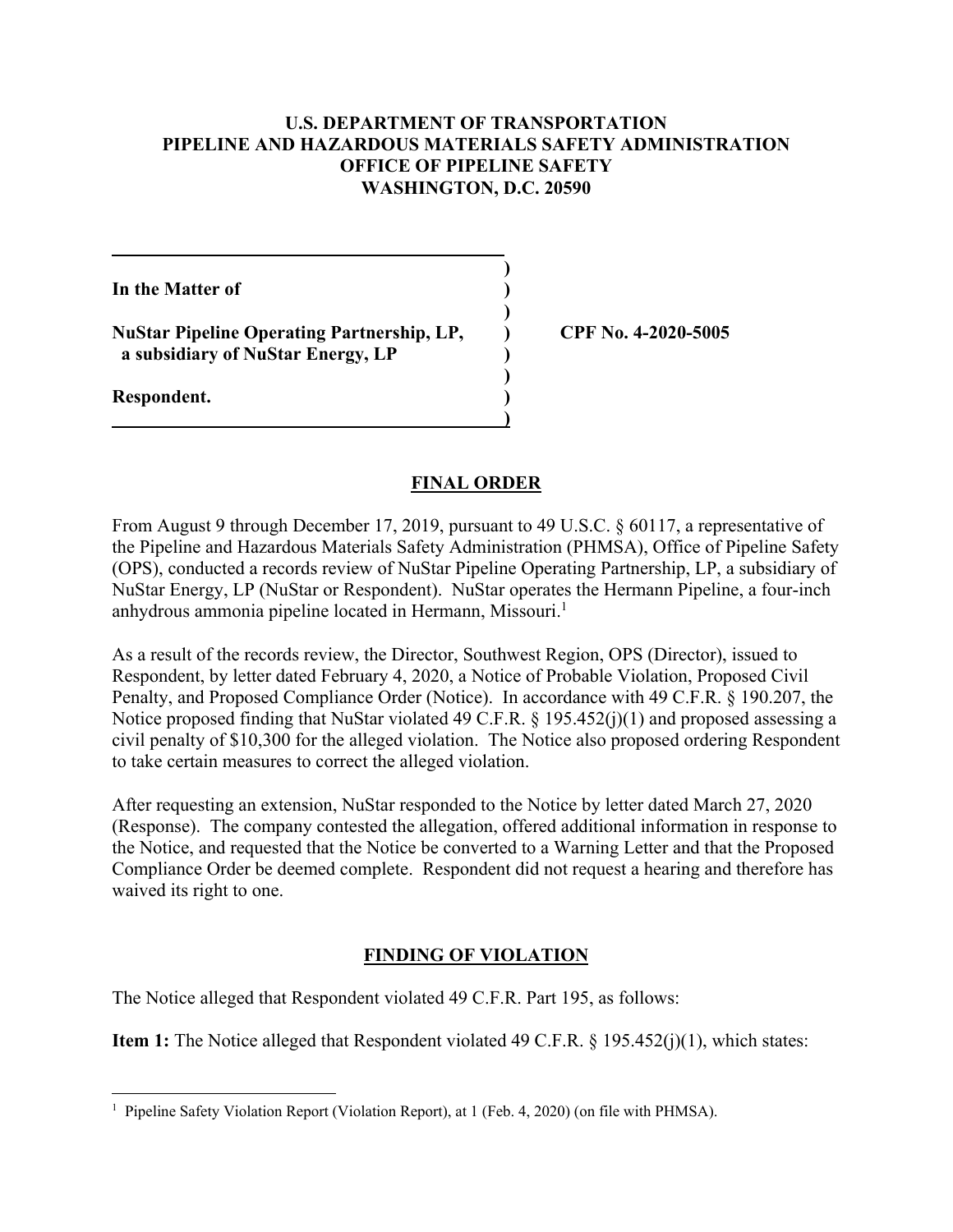## **§ 195.452 Pipeline integrity management in high consequence areas.**   $(a)$  …

(j) *What is a continual process of evaluation and assessment to maintain a pipeline's integrity?* 

(1) *General.* After completing the baseline integrity assessment, an operator must continue to assess the line pipe at specified intervals and periodically evaluate the integrity of each pipeline segment that could affect a high consequence area.

The Notice alleged that Respondent violated 49 C.F.R. § 195.452(j)(1) by failing to continue to assess its line pipe at specified intervals and periodically evaluate the integrity of each pipeline segment that could affect a high consequence area. Specifically, the Notice alleged that NuStar failed to assess the Hermann Pipeline within the required five-year interval, not to exceed 68 months.<sup>2</sup> NuStar performed its last in-line inspection (ILI) assessment of the Hermann Pipeline on November 19, 2013, and did not complete another one within the five-year assessment interval, not to exceed 68 months (no later than July 19, 2019).

tools: (1) a gauge tool; (2) a deformation tool; and (3) a magnetic-flux leakage (MFL) tool.<sup>4</sup> In its Response, NuStar noted that it had encountered technical and equipment availability issues that led to the prolonged completion of a successful ILI assessment, which was eventually completed in March 2020.<sup>3</sup> Specifically, NuStar stated that in March 2017, the company began preparations for an ILI assessment of the Hermann Pipeline, consisting of a series of three ILI While the gauge and deformation tool runs were successful, the MFL tool was only able to achieve 62 percent coverage due to technical issues associated with certain bends in the four-inch pipeline. As a result, NuStar scheduled a second ILI assessment for the spring of 2019.

NuStar reported that during the second ILI assessment, the gauge tool ran successfully.<sup>5</sup> The launch of the deformation tool, however, was delayed due to equipment availability problems and plant outages. <sup>6</sup> The deformation tool finally launched on June 26, 2019.<sup>7</sup> During the tool run, the deformation tool became lodged in the pipeline approximately 2.8 miles downstream of the launcher. After unsuccessful attempts to dislodge the tool, NuStar notified PHMSA of the

<sup>&</sup>lt;sup>2</sup> Pursuant to 49 C.F.R. § 195.452(j)(3), an operator must establish a five-year interval, not to exceed 68 months, for continually assessing the line pipe's integrity.

<sup>&</sup>lt;sup>3</sup> Response, at 2.

<sup>&</sup>lt;sup>4</sup> The company noted that MFL tools have historically experienced challenges associated with small diameter pipelines because "… the size of the pipeline limits the ability of the tools to traverse the pipeline at an optimal velocity which ensures sufficient inspection coverage and quality results." *Id.* 

 5 The gauge tool ran on April 23, 2019. *Id.* 

 6 The deformation tool had to be sourced from Germany. *Id.*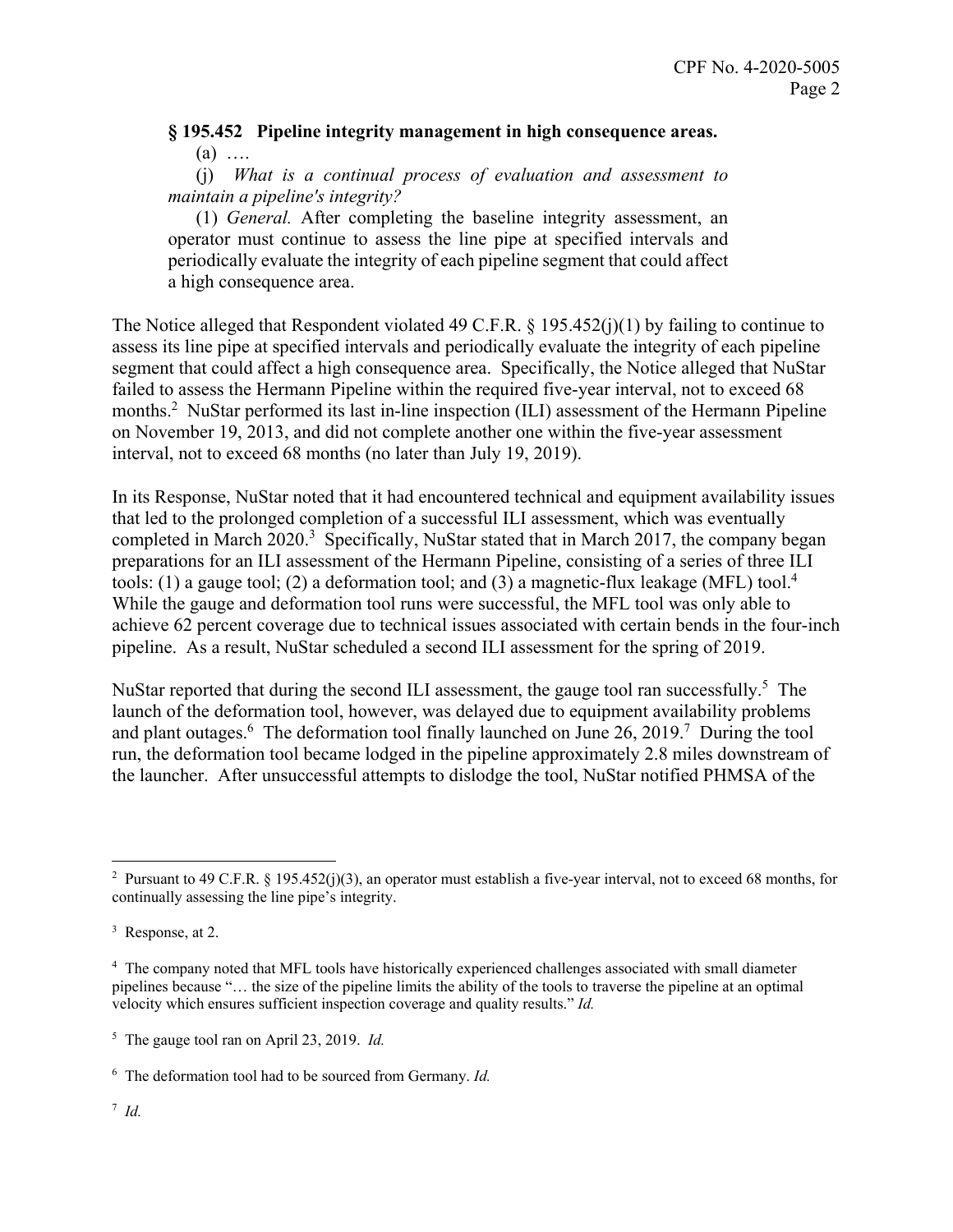delays and incomplete tool runs on July 19, 2019. $8$ 

Pursuant to  $\S 195.452(i)(4)(ii)$ , if an operator requires a longer assessment period due to unavailable technology, it must notify PHMSA 180 days before the end of the five-year interval, justify the reason(s) why it cannot comply, demonstrate what action(s) it is taking to evaluate the integrity of the line in the interim, and provide an estimate of when the assessment can be completed. In this case, NuStar did not notify PHMSA 180 days in advance of the assessment deadline that it needed additional time to complete the ILI runs due to unavailable technology. Instead, the company did not notify PHMSA until the day of the regulatory deadline, July 19, 2019, to report that it would not meet the five-year assessment interval. NuStar did not complete its ILI assessment on the Hermann Pipeline until March 2020.

This provision in § 195.452(j)(4)(ii) provides a "safe harbor" mechanism by which operators who experience technical difficulties in meeting the five-year assessment interval can alert PHMSA to any delays and make alternative provisions to ensure safety until those problems can be resolved. NuStar, however, did not take advantage of this flexibility provided by the Code.

Accordingly, after considering all of the evidence, I find that Respondent violated 49 C.F.R. § 195.452(j)(1) by failing to assess the Hermann Pipeline at specified intervals and periodically evaluate the integrity of each pipeline segment that could affect a high consequence area.

This finding of violation will be considered a prior offense in any subsequent enforcement action taken against Respondent.

### **ASSESSMENT OF PENALTY**

Under 49 U.S.C. § 60122, Respondent is subject to an administrative civil penalty not to exceed \$200,000 per violation for each day of the violation, up to a maximum of \$2,000,000 for any related series of violations.<sup>9</sup> In determining the amount of a civil penalty under 49 U.S.C. § 60122 and 49 C.F.R. § 190.225, I must consider the following criteria: the nature, circumstances, and gravity of the violation, including adverse impact on the environment; the degree of Respondent's culpability; the history of Respondent's prior offenses; any effect that the penalty may have on its ability to continue doing business; and the good faith of Respondent in attempting to comply with the pipeline safety regulations. In addition, I may consider the economic benefit gained from the violation without any reduction because of subsequent damages, and such other matters as justice may require. The Notice proposed a total civil penalty of \$10,300 for the violation cited above.

**Item 1:** The Notice proposed a civil penalty of \$10,300 for Respondent's violation of 49 C.F.R.

<sup>&</sup>lt;sup>8</sup> The tool was ultimately cut out of the pipeline in November 2019. In December 2019, a root cause analysis by the ILI tool vendor determined that there was a foreign metal object on the magnet segment that was located at the weld, but ultimately was unable to identify the actual cause of the failure. *Id.* 

<sup>9</sup> These amounts are adjusted annually for inflation. *See* 49 C.F.R. § 190.223.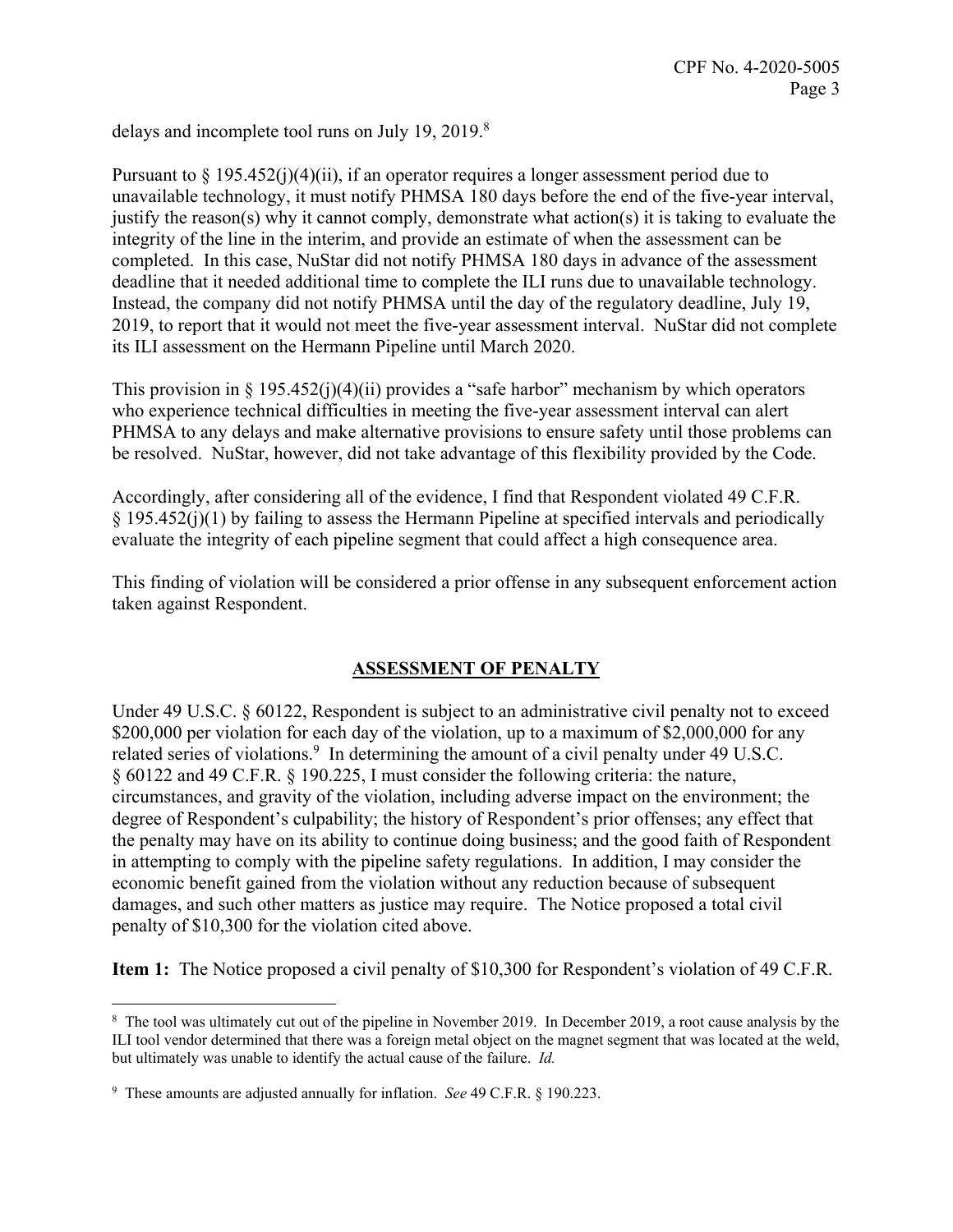§ 195.452(j)(1) for a failure to assess the Hermann Pipeline at specified intervals and periodically evaluate the integrity of each pipeline segment that could affect a high consequence area. In its Response, NuStar presented additional information to explain why the company did not conduct the ILI assessment within the five-year period. Specifically, NuStar explained that equipment unavailability, plant outages, and unforeseen complications with the first MFL tool caused the company to exceed the regulatory deadline. I will address each argument separately below.

First, the regulatory deadline already provides operators an additional eight-month allowance to complete their five-year assessments by permitting operators to extend beyond the 60-month deadline to [68-months.](https://68-months.10)<sup>10</sup> This extension of time provides flexibility to allow for unforeseeable events (e.g., permitting delays, weather, tool failures) that could affect the ability to successfully complete an assessment on time.<sup>11</sup> Additionally, while it is unfortunate, unavailable internal inspection technology is not uncommon in the pipeline industry. Therefore, PHMSA has promulgated regulations to address situations where operators face unavailable technology issues that may delay integrity assessments. As discussed above, NuStar did not avail itself of this opportunity to timely notify PHMSA of the delay.

Second, NuStar contended that unforeseen complications with the first MFL tool caused delays. In its Response, the company noted that small-diameter pipelines, like the Hermann line, have historically experienced challenges with MFL tools. Therefore, the company should have known that its four-inch diameter line might experience potential complications with the MFL tool. Even if NuStar believed the MFL tool would run successfully, it learned otherwise when the first run resulted in only 62 percent coverage in 2017. The company even considered replacing bends in the line, and initiated discussions with another tool vendor in 2018 after the first MFL tool failed.<sup>12</sup> Despite the complications of the first tool run, NuStar did not schedule a second tool run until 2019. The deformation tool ran in June 2019, one month before the regulatory deadline, and beyond the time allowance to notify PHMSA that it required a longer assessment period. Therefore, I do not find either explanation warrants a reduction in the proposed penalty.

comply with the regulation and proposed a lower penalty that took such efforts into [account.](https://account.13)<sup>13</sup> Further, the proposed penalty amount took into consideration NuStar's good-faith efforts to After the first unsuccessful MFL tool run, NuStar discussed replacing problematic bends in the line, and initiated discussions with another tool vendor. When NuStar scheduled the second assessment, the company reasonably did not anticipate any problems with the deformation tool, since they ran it successfully in 2017.

12 Response, at 2.

 <sup>13</sup>*See* Violation Report, at 10 (determining that the company "had a reasonable justification for its noncompliance").

 $\overline{a}$ <sup>10</sup>*See* 49 C.F.R. § 195.452(j)(3).

<sup>11</sup> PHMSA Hazardous Liquid Integrity Management FAQ 5.11 (last revised Dec. 19, 2007) *available at*  <https://www.phmsa.dot.gov/pipeline/hazardous-liquid-integrity-management/hl-im-faqs>(last accessed July 28, 2020).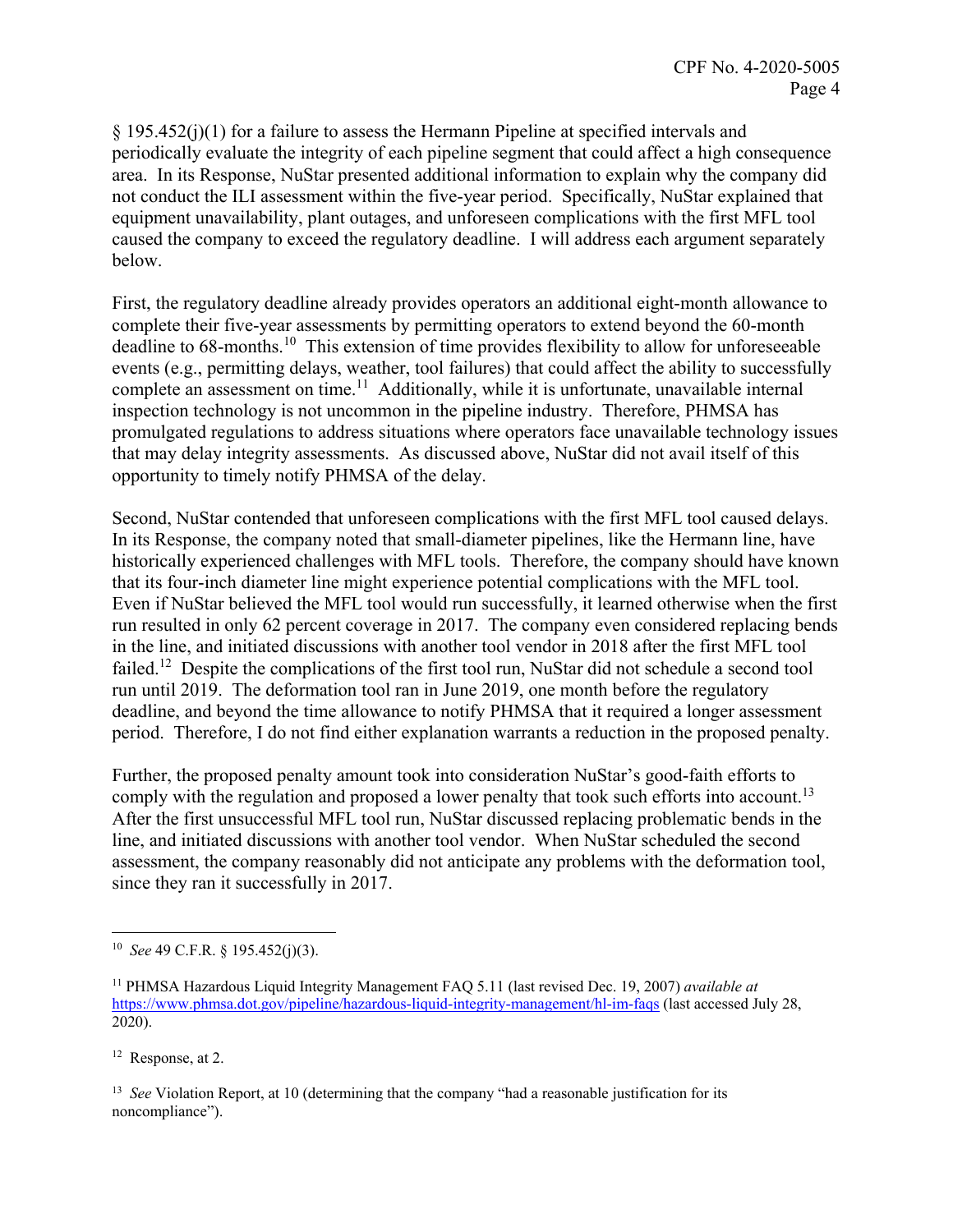Accordingly, having reviewed the record and considered the assessment criteria, I assess Respondent a civil penalty of **\$10,300** for violation of 49 C.F.R. § 195.452(j)(1).

Payment of the civil penalty must be made within 20 days of service. Federal regulations (49 C.F.R. § 89.21(b)(3)) require such payment to be made by wire transfer through the Federal Reserve Communications System (Fedwire), to the account of the U.S. Treasury. Detailed instructions are contained in the enclosure. Questions concerning wire transfers should be directed to: Financial Operations Division (AMK-325), Federal Aviation Administration, Mike Monroney Aeronautical Center, 6500 S MacArthur Blvd, Oklahoma City, Oklahoma 79169. The Financial Operations Division telephone number is (405) 954-8845.

Failure to pay the \$10,300 civil penalty will result in accrual of interest at the current annual rate in accordance with 31 U.S.C. § 3717, 31 C.F.R. § 901.9 and 49 C.F.R. § 89.23. Pursuant to those same authorities, a late penalty charge of six percent (6%) per annum will be charged if payment is not made within 110 days of service. Furthermore, failure to pay the civil penalty may result in referral of the matter to the Attorney General for appropriate action in a district court of the United States.

## **COMPLIANCE ORDER WITHDRAWAL**

The Notice proposed a compliance order with respect to Item 1 in the Notice for violation of 49 C.F.R.  $\S$  195.452(j)(1). Under 49 U.S.C.  $\S$  60118(a), each person who engages in the transportation of hazardous liquids or who owns or operates a pipeline facility is required to comply with the applicable safety standards established under chapter 601.

With regard to the violation of  $\S$  195.452(j)(1) (Item 1), Respondent argued the proposed compliance terms should be deemed complete. Specifically, the Proposed Compliance Order required NuStar to conduct an assessment of the Hermann Pipeline within 90 days of the issuance of a final [order.](https://order.14)<sup>14</sup> In its Response, NuStar reported that it completed the MFL tool run by March 2020. The company also informed PHMSA that it had updated its procedures to ensure timely notice to PHMSA of assessment delays and implementation of interim safety measures to ensure the integrity of the pipeline should unforeseen circumstances arise with respect to tool technology and equipment availability.<sup>15</sup> The company also noted that it was exploring alternative assessment methods and technologies for its four-inch-diameter Hermann Pipeline.<sup>16</sup>

Despite not running these tools concurrently, or within the five-year assessment interval, NuStar successfully ran a gauge tool (April 2019), a deformation tool (May 2017) and a MFL tool (March 2020) on its Hermann Pipeline. The Region did not provide any explanation why the

<sup>&</sup>lt;sup>14</sup> Notice, at 4.

<sup>&</sup>lt;sup>15</sup> Response, at Exhibit 4, Draft Revisions to NuStar IM Variance Procedure.

<sup>16</sup> Response, at 3.